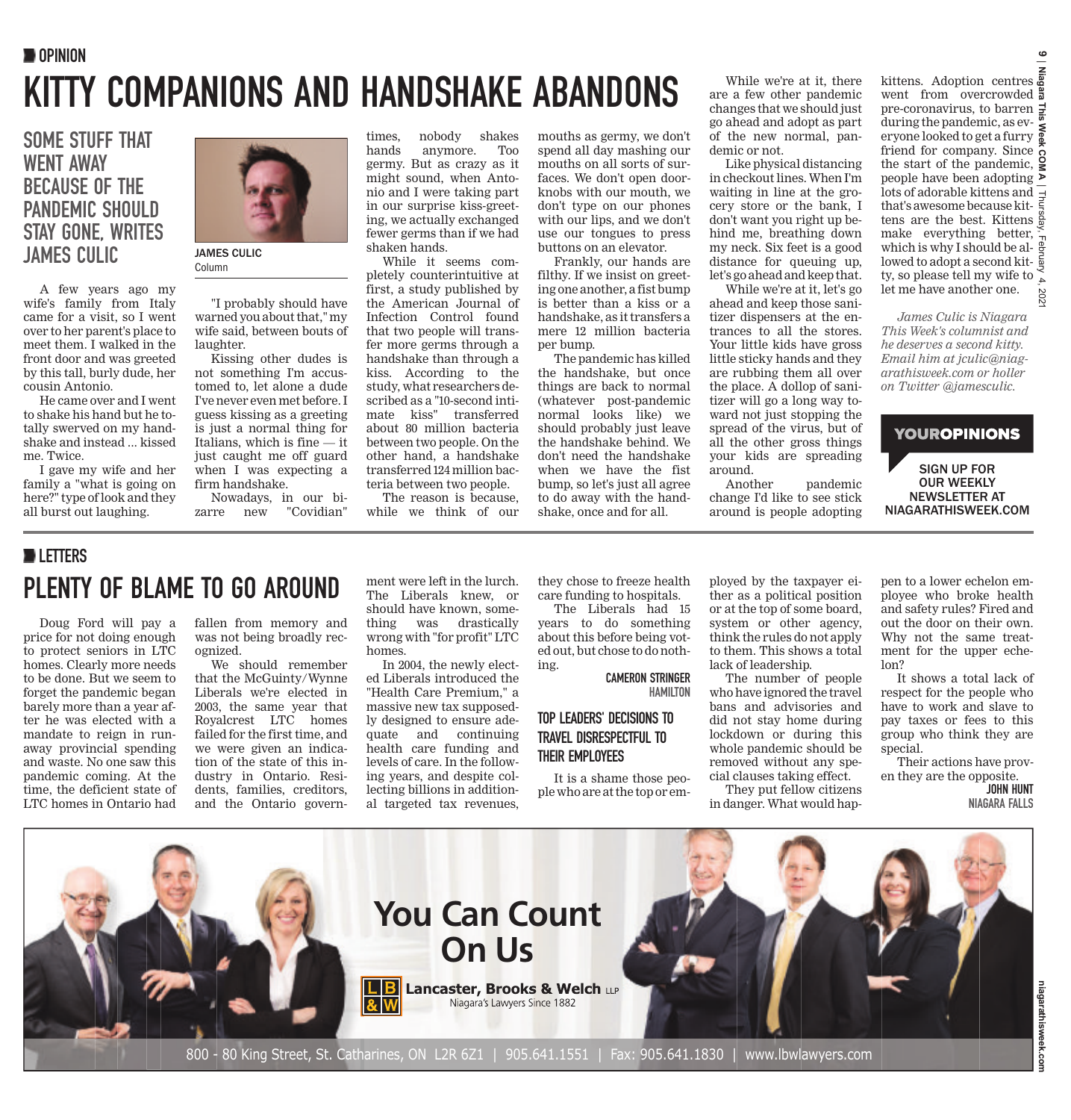# **OPINION** THAT'S RIGHT, I'M WEARING A PURSE

### WITH ALL THE STUFF WE CARRY AROUND DURING THE PANDEMIC, A PURSE JUST MAKES SENSE, WRITES JAMES CULIC

At first I was telling people it was a "shoruda-baggu," which is a thing Japanese men use to carry around their stuff. But then my niece Sadie set it straight.

"I like your man-purse," she said, without a hint of mockery or ridicule. She really did just like my manpurse

So, whatever then. I'll



Column

drop the pretension and just call it what it is. I wear a purse these days and there's nothing you can do about it.

My niece refers to it as a "man-purse" but I like to think of it as a "pandemic purse." Like most dudes in the pre-pandemic era, I would stuff my dumb little pockets full of my things because society says I'm not allowed to have a func-

tional purse like the ladies do — and as a grown man, I'm also not allowed to use a backpack either.

My pockets were jammed with a cellphone, a wallet, keys, and — since I wear glasses but only for far away things and not up close things — I gotta carry around a glasses case and one of those little squares of microfibre to wipe them clean.

And then the pandemic hit. So, on top of all that stuff, I gotta have a little bottle of hand sanitizer, a couple disinfectant wipes, a face mask, and a backup face mask (just in case the first one breaks or I lose it).

It's too much. My pockets are at max capacity and no longer capable of hauling around all the stuff that the pandemic era demands of me.

And then I had my epiphany moment. I remembered that when I was walking around Tokyo, all the men had these singlestrap bags that they would use to carry their masks and phone and all that junk.

A little bit of Googling and I discovered they were called shoruda-baggu, which is a kinda Japanese-English katakana approximation of shoulder bag.

For lack of a better word, they are man-purses. For lack of a better solution to carrying around all this stuff, I bought one.

And you know what? It works wonderfully. My

pockets feel fabulously free and unencumbered. No longer do I worry about my face mask getting mashed and torn against my car keys.

Now, everything has its own space inside my lovely purse.

Everything can easily be found and used and put back where it belongs.

Do I occasionally get an odd glance from other guys when they see my purse? Yup. Do people sometimes make jokes when they see me reach inside to grab my wallet? Yup.

Do I care? Nope. The practicality and functionality of my man-purse far outweighs any mild criticism I may suffer.

Besides, framed anoth-

**Niagara This Week COM A** has made my life easier.  $\blacktriangleright$ Thursday, March 18, 2021 er way, I'm smashing heteronormative gender conformity or whatever. Look, **∌** the bottom line is that utithe bottom line is that uti-  $\frac{2}{5}$ <br>lizing a purse, a manpurse, a shoruda-baggu, whatever you wanna call it, During the pandemic, anything that makes lives a litthe easier should be wel- $\frac{3}{8}$ comed with open arms and  $\frac{5}{5}$ an open mind.

**9**

And honestly, most of  $\frac{3}{5}$ the time that some dude  $\vec{\tilde{\phi}}$ mocks my purse, I'm pretty sure they are just jealous. They are envious of the ease with which I can now carry around all my stuff. That, and they are jealous of how bloody cool I look rocking a sweet manpurse.

*James Culic is Niagara This Week's columnist and fashion icon. Email him at jculic@niagarathisweek.com or holler on Twitter @jamesculic.*

strictions less effective. The week Hastings Prince Edward County moved into the green zone, the region saw a 66 per cent

# ACTION NEEDED TO SAVE THE ST. CATHARINES YMCA

Despite the assurances provided in January that the St. Catharines YMCA was safe, after the closure of the Niagara Falls Y and the Fort Erie Y even earlier, the Walker YMCA is now up for sale.

How can one have faith in YMCA of Niagara interim chief executive officer Steve Boone's words?

Can the city not do something to save the Walker Family YMCA?

Its programs are a nec-

essary part of our community.

St. Catharines can and should afford a YMCA. PAT BARNES.

#### KEEP THOSE DOGS ON A LEASH

ST. CATHARINES

With the warming weather, people will be coming out in large numbers to enjoy the myriad of beautiful multi-use trails. There will be a mix of people ranging from pedestrians, cyclists, families with kids and dog walkers

Most dog walkers have their pets on leash, many don't and the excuses range from, "oh I didn't know "to don't worry he won't bite."

I get that you love your pets but not everyone does to the same extent that you do.

Little kids are at eye level to some dogs and parents shouldn't have to feel uncomfortable with off leash dogs. There are signs every-

where saying dogs should be on leash KEITH MORGAN,

HAMILTON TRAVEL BETWEEN

### REGIONS WILL RESULT IN NEW LOCKDOWNS

New variants are spreading, vaccinations are lagging and Ontario's decline in daily cases of CO-VID-19 is trending back up

— just as restrictions are easing across the province and more Ontarians are on the move.

Since public health units began easing restrictions in mid-February, scores of Torontonians have circumvented stay-at-home orders to visit freer areas, some bringing variants of concern with them.

Experts say regional discrepancies — "leaky lockdowns" — made re-

bump in visitors from Toronto. When Grey Bruce ended stay-at-home orders and ski resorts reopened, 71 per cent more Torontonians flocked to the area than the

week before. A third wave is inevitable.

For lockdowns to actually work, Ontario needs to restrict local travel.

> DAVE GILLIES, NIAGARA FALLS